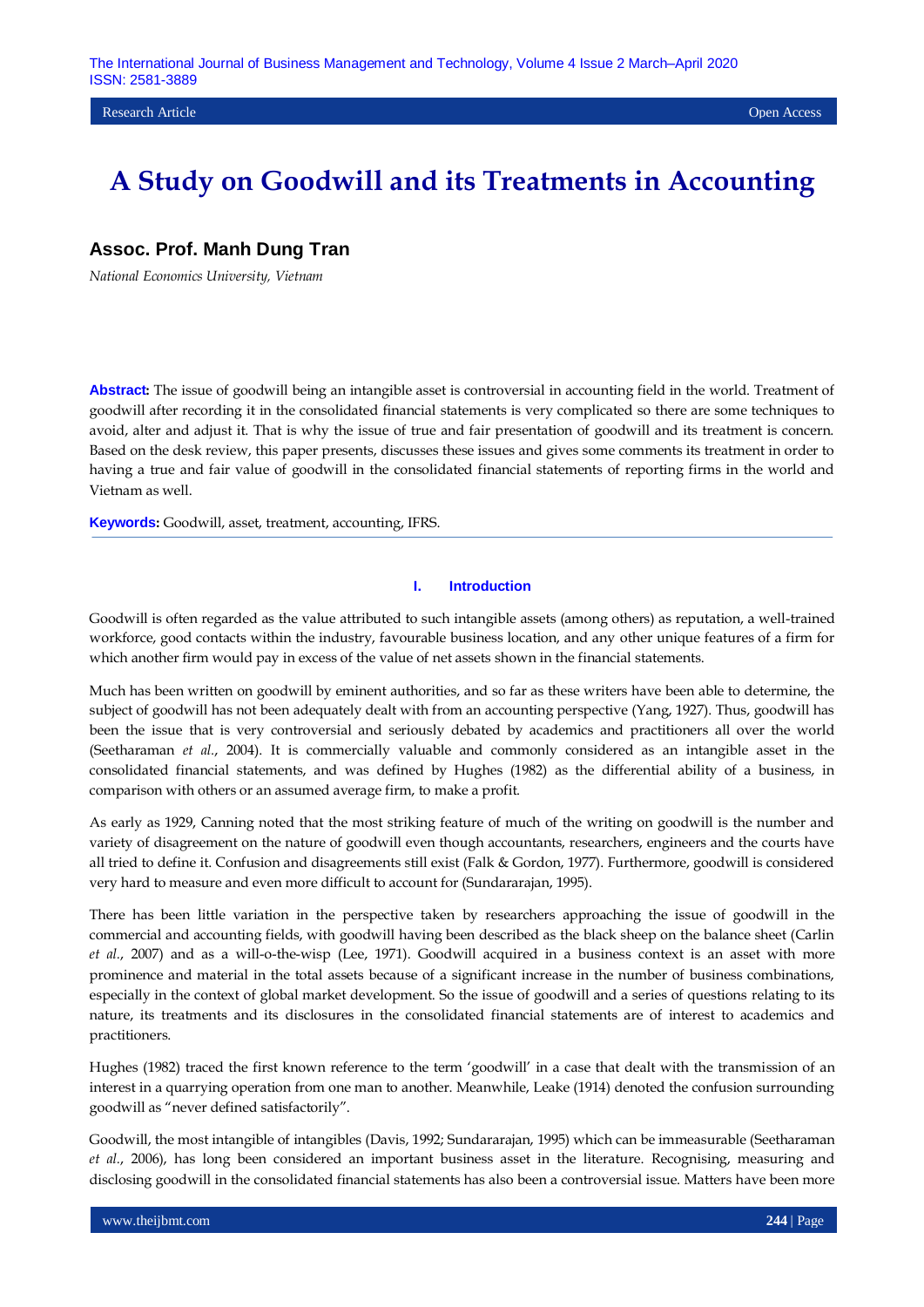complicated and confused by differences which have arisen between the legal definition of goodwill, mainly based on detailed cases, and accounting and economic models of goodwill which are seen to be broader in dimension.

The acceptance of goodwill as an intangible is still disputable in many studies for different reasons. Over time and across jurisdictions, a variety of practice in either avoiding goodwill recognition by using the pooling-of-interests accounting method or altering the magnitude of goodwill by using in-process research and development, has existed. A diversity of practice, to some extent, influences the reliability of financial information in the financial statements.

This paper sets out to cover some of the issues mentioned above. Specifically, section 2 provides evidence to show that goodwill is an asset. Section 3 presents techniques that avoid and alter the recognition of goodwill. Section 4 offers a way to measure purchased goodwill. Section 5 reveals some techniques for adjusting goodwill after initial recognition.

#### **II. Is Goodwill an Asset?**

#### **2.1. Generally Accepted Definition of Assets**

Assets or economic resources are the life-blood of both business and not-for-profit entities. The definition of assets in the professional literature is numerous (Carnegie, 1987) and has common agreements. According to paragraph 4.4 of *Conceptual Framework for Financial Reporting 2010* issued in October 2010 by HKICPA and paragraph 49 of *Framework for the Preparation and Presentation of Financial Statements* issued in July, 2004 by Australian Accounting Standard Board, an asset is a "resource controlled by the entity as a result of past transactions or events from which future economic benefits are expected to flow to the entity".

There are three essential characteristics of assets, namely, future economic benefits, control by a particular entity, and occurrence of a past transaction or event. The first characteristic implies that an asset has the potential to contribute, directly or indirectly, to the flow of cash and cash equivalents to the business in some way; for example, it can be exchanged, or it can be used to settle a liability or it can be used singly or in combination with other assets to produce products or services.

The second characteristic of assets reveals that the entity must have control over the future economic benefits so that the entity has the capacity to benefit from the asset. The entity that owns the asset is the one that can exchange it, use it for producing goods or services, exact a price for others" use of it, use it to settle liabilities, or hold it. The third characteristic of assets denotes that transactions or other events giving rise to the entity"s control over future economic benefits must have taken place. Apparently, items become assets of the entity as the result of a transaction or an event or a circumstance that has already occurred.

#### **2.2. Does Goodwill Match the Definition?**

Even though goodwill has not been precisely defined, there seems to be general agreement on some of the characteristics of goodwill. Determining whether goodwill is an asset entails considering the nature of goodwill to ascertain whether it possesses the essential characteristics of an asset. Under the International Accounting Standards Committee"s definition issued in 1980, goodwill has some characteristics:

(i) Goodwill is indescribable and belongs to a business by its nature. Thus it cannot be separate from the business.

(ii) The value of goodwill can change significantly along with internal and external conditions of the business.

(iii) Goodwill amount and the approach employed for evaluating it vary for each firm.

As discussed in the previous section, the literature is replete with various opinions about the nature of goodwill. However, two main concepts include many of the assumptions underlying the divergent opinions, namely, goodwill represents Certain Intangible Resources and Excess Future Profits. Based on these two theories of goodwill, reconciliation between defined goodwill and the essential characteristics of assets is conducted for evaluating whether goodwill is an asset or not.

According to Certain Intangible Resources, there is an assumption that intangibles are contributing to the generation of a business"s overall profits. Goodwill therefore, representing the collective future benefits from intangibles, should be viewed as an asset (Carnegie, 1987). With regard to Future Excess Profits, the assumption is that the various intangibles involved represent future excess profits. As a result, goodwill should be considered as an asset on the premise that it will produce cash flows over and above normal expectations. However, if the business has not been making a return in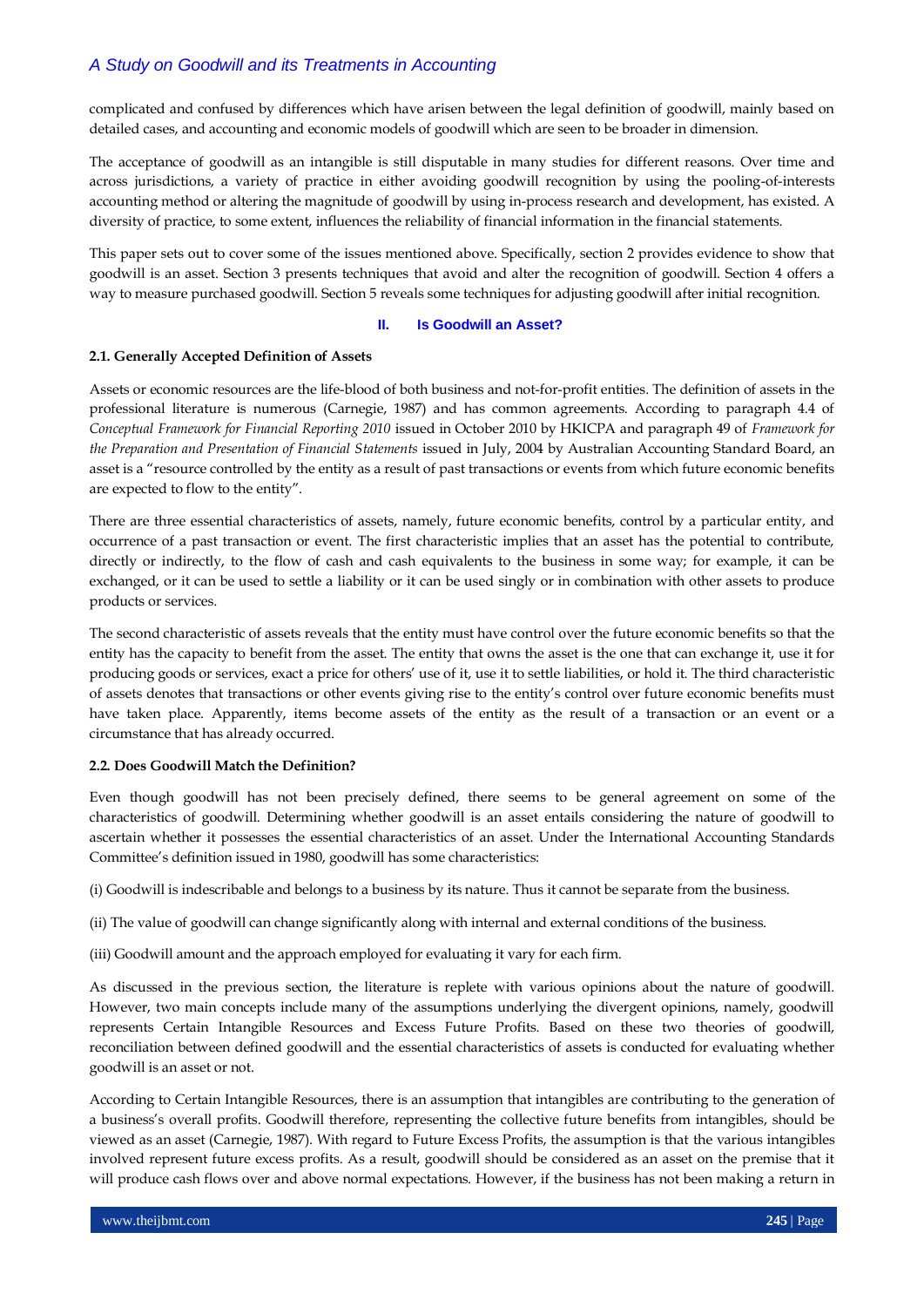excess of a normal return, there would be no goodwill and no related asset.

In order to ascertain whether goodwill satisfies the second characteristic of an asset, it is important to determine whether an entity can obtain the benefit from goodwill and control others" access to such benefits. The view of control pertaining to goodwill was advocated by Beresford & Moseley (1983, p. 21): "control of access to the goodwill is conducted by not divesting the acquired entity". This implies that the control criterion will be satisfied providing the resources of the business acquired are maintained (Carnegie, 1987). Therefore, goodwill acquired in a business combination, commonly named purchased goodwill, is not banned from being considered an asset. It is argued that "goodwill represents collective future benefits, with control of the access to these benefits being achieved so long as an entity"s resources are not diverted" (Carnegie, 1987, p. 31).

To satisfy the third characteristic of an asset, it is necessary to establish whether goodwill existed as the result of past transactions or events. There is no particular problem involved if there has been some form of sale transaction arising from a business combination (Carnegie, 1987). This transaction is normally represented by a sale contract or other similar supporting documents. Goodwill would also be based on past transactions or events giving rise to internally generated goodwill.

As defined under the two major goodwill concepts, goodwill is not excluded from being regarded as an asset in accordance with the generally accepted definition of assets and the International Accounting Standards Committee"s definition.

However, not all researchers in this field agree with the opinion that goodwill is an asset. Chambers (1966, p. 212) concluded that "goodwill is not an asset because it is neither severable, nor measurable, and consequently has no place on financial statements". Sands (1963, p. 183) also argued against considering goodwill as an asset, based on the fact that intangibles are not measurable. May (1975, p. 23) advocated this view by stating that "Goodwill attributable to the corporation as a whole can have no value to the corporation since it is not possible for the corporation to realize its value". Hendriksen (1982, p. 409) also argued that "… since goodwill is not a severable asset, it should not be reported separately".

These opinions notwithstanding, there is a huge volume of literature supporting the view that goodwill is an asset. Paton (1968, p. 143) stated that "assets are not inherently tangible or physical. An asset is an economic quantum … One of the common mistakes we all tend to make is that of attributing too much significance to the molecular conception of property." Gynther (1969, p. 255) concurred that "although these assets might be characterized by a lack physical substance, they often represent value in the form of future beneficial service potential and are no different, in an economic sense, from assets with physical substance".

Smith (1969) argued that goodwill is an investment and should be presented on the balance sheet. MacIntosh (1974) stated that goodwill is generally correctly accounted for as an asset because it represents an investment in a group of intangible assets and should be included among the total assets in an entity"s balance sheet. Bloom (2007, p. 34) assumed that "the stream of future benefits" definition of an asset meshes well with the super-profit concept; with this mindset, goodwill does qualify for recognition as an asset, because it is aligned with a specific (through residual) flow of benefits".

The fact that goodwill cannot be sold separately from the rest of the business (i.e. goodwill sticks to the business as a whole), or measured easily, does not negate the fact that goodwill may have significant value to the business and therefore should be put in the consolidated financial statements (Falk & Gordon, 1977). As analysed above, goodwill satisfies the characteristics of an asset in the prevailing accounting practice, although there still exist some arguable issues relating to whether or not goodwill is an asset. It is therefore accepted that goodwill is not excluded from being defined as an asset.

## **III. Practice of Avoiding and Altering Goodwill Recognition**

Goodwill arising from a business combination, and regarded as an asset in case the acquirer usually pays a higher price than the market value of the acquired firm"s identifiable assets, such as equipment and inventories, net of any liabilities taken on (Sherman *et al.*, 2003). That premium over the net fair value of identifiable assets is regarded as goodwill and is reflected on the acquirer's accounting books as an asset.

To further understand the nature of goodwill, it will be useful to examine the following example. Five hundred thousand dollars is paid for a firm with net identifiable assets, including current assets and non-current assets less any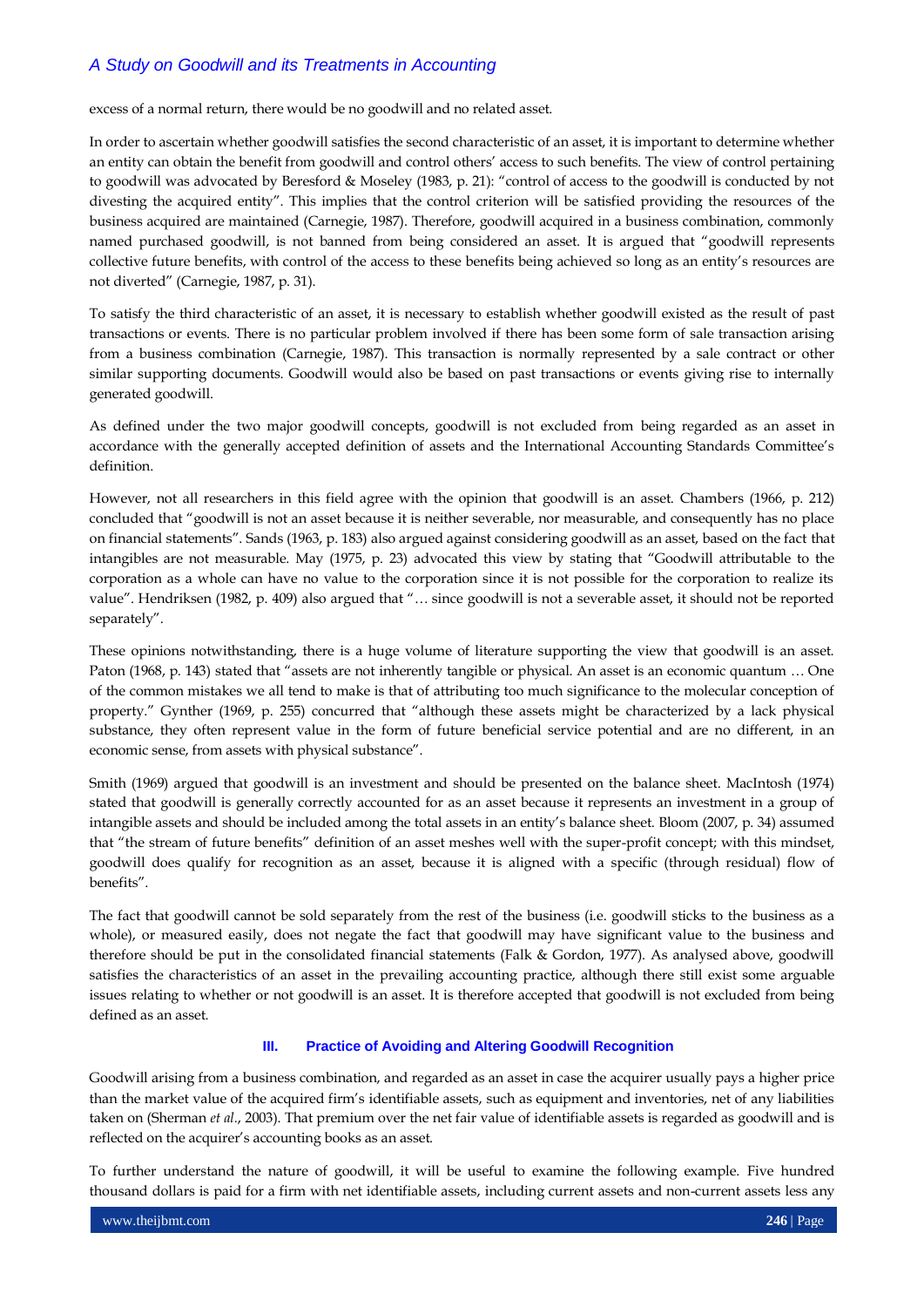liabilities taken on, of \$400,000. The premium, an amount of \$100,000, is called goodwill and would be posted as an intangible asset on the consolidated balance sheet of the acquirer by writing a double entry as below:

| Dr. Net identifiable assets | \$400,000 |
|-----------------------------|-----------|
| Dr. Goodwill                | \$100,000 |
| Cr. Purchase consideration  | \$500,000 |

In principle, the value of goodwill recorded in the balance sheet of the acquirer is the value of the acquired firm"s name, reputation and other intangible assets, such as intellectual property and work processes that, because of imperfect measurement, cannot be identified and measured separately. Goodwill also comprises elements relating to imperfections such as premiums or discounts arising from the process of negotiations (Carnegie, 1987).

In the example shown above, determining the fair value of identifiable assets seems to be more important than recording the value of goodwill because goodwill recognition that reflects on the acquirer"s balance sheet is simple. In practice, there are a number of approaches that assist in avoiding the recognition of goodwill or altering the magnitude of goodwill. To some extent, either avoiding the recognition of goodwill or misstating the magnitude of goodwill would affect the reliability of financial information in the consolidated financial statements. Two methodologies have been adopted in the United States and widely discussed in the literature, namely, pooling-of-interests accounting, and inprocess research and development.

#### **3.1. Pooling-of-Interests Accounting – Avoidance of Goodwill Recognition**

More than 30 years ago, considerable controversy focused on how firms accounted for mergers and acquisitions (Weber, 2004). The controversy emanated from the choice between the pooling-of-interests method and the purchase accounting method. Under the pooling-of-interests accounting method,<sup>1</sup> the balance sheets of each partner in the merger are simply added together, and the new firm reports a combined historical book value. As a result, there is no item of goodwill existing in the financial reports of the new firm.

Under the purchase accounting method, one firm must be the acquirer, and the other the acquiree. The acquired firm"s identifiable assets are recorded at fair values and any excess of the purchase price is recorded as goodwill. The balance sheet of the combined firm is reported as the combination of the acquiring firm"s book value and the acquired firm"s fair value plus goodwill (Dunstan *et al.*, 1993; Sundararajan, 1995; Lewis, 2000).

The pooling-of-interests method was first employed in the United States in 1950 by the Committee on Accounting Procedure (Hughes, 1982) and prior to the release of the Accounting Principles Board (APB) Opinion No. 16 – *Accounting for Business Combinations*, and APB Opinion No. 17 – *Intangible Assets* in 1970. There was no regulation requiring the choice between pooling-of-interests accounting and purchase accounting in the United States. In practice, pooling-of-interests accounting was the generally accepted method (Lewis, 2000).

Pooling-of-interests was common among firms because no goodwill was recognised, and as a result, there was no goodwill to amortise in post-merger accounting periods (Sherman *et al.*, 2003). The Financial Accounting Standards Board (FASB) suggested that firms were willing to incur costs associated with the use of the pooling-of-interests method because share prices are favourably influenced by the application of the pooling method (FASB, 1997, p. 24).

In June 2001, the FASB voted to eliminate pooling-of-interests as an acceptable method of accounting for business combinations and issued the Statement of Financial Accounting Standards (SFAS) No. 142 – *Goodwill and Other Intangible Assets*. Under SFAS No. 142,<sup>2</sup> United States firms are required to capitalise goodwill and amortise it, applying a straightline basis for a period of not more than 40 years (Johnson & Petrone, 1998).<sup>3</sup>

The amount of goodwill amortisation is recorded as an expense, and consequently this reduces earnings. For this reason, firms had a tendency to apply the pooling-of-interests method that produces no goodwill value and has no impact on profits, rather than employ the purchase method that produces goodwill and influences profits (Johnson & Petrone,

www.theijbmt.com **247** | Page

<sup>1</sup> Pooling-of-interests accounting is also called 'merger accounting' (Sherman *et al.*, 2003).

<sup>2</sup> Accounting Principles Board (APB) Opinion No. 17 'Intangible Assets'. According to APB No. 17, immediate elimination of goodwill was prohibited, as was the recognition of internally generated goodwill.<br><sup>3</sup> The maintim of United States semescules america, assumill such the manipum allowable

The majority of United States companies amortize goodwill over the maximum allowable useful life of 40 years (Duvall *et al.*, 1992).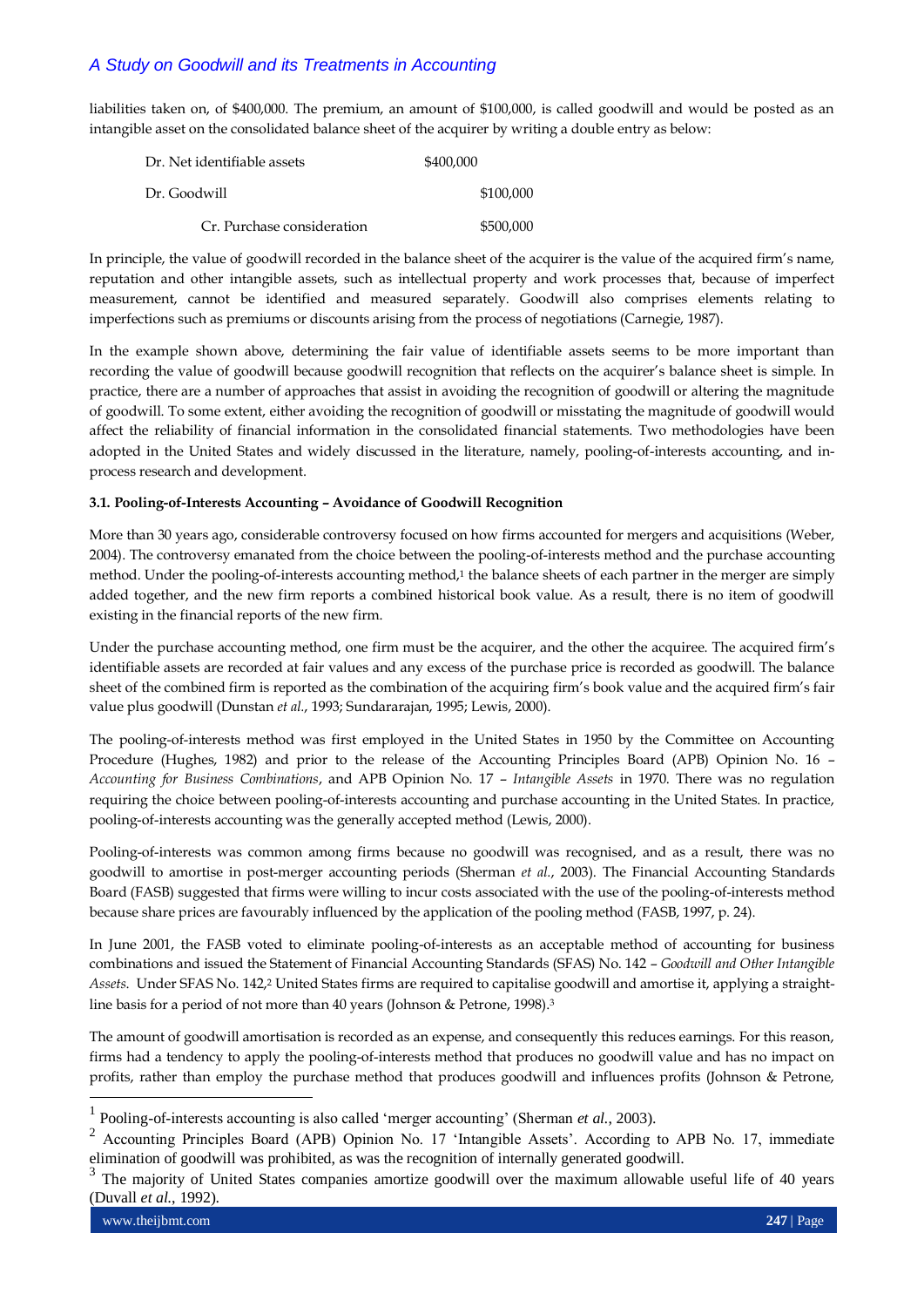1998; Weber, 2004). As a result, firms employing the pooling-of-interests method produced higher reported earnings than firms using the purchase method. Hence the reason many United States firms kept goodwill off their balance sheets (Sherman *et al.*, 2003, p. 93).

The generally accepted principle in a business combination was that the purchase method was employed to account for goodwill if the business combination was not in a merger, otherwise the pooling method would be used. Many firms doing business in the United States admitted that the business combination in question was a true merger of equals rather than the acquisition of one firm by another firm to take advantage of employing the pooling method.

The United States firms tried to design purchase consideration to satisfy the requirements of the pooling method. Purchase consideration, generally, should be all equity (i.e. no cash consideration), otherwise it could be deduced that the firm paying cash must be buying the other, which would make the deal an acquisition, not a merger.

Few business combinations are genuine mergers of equals, and acquisition is apparently not a merger; but if the business transaction is structured in the right way it can be regarded as pooling-of-interest (Sherman *et al.*, 2003). Dr. Lewis, president and chief executive officer of Prospect Technologies Company, did not agree to prohibiting the use of the pooling-of-interest method of accounting. He stated: "… the result of the merger created a synergy that allowed us to bid and win contracts that would not have been possible by either of the two previous firms individually" (Lewis, 2000, p. 5). Spacek (1964) supported neither the capitalisation and amortisation of goodwill nor the pooling-of-interest method.

The basic hypothesis is that a business combination is regarded as an opportunistic activity for maximising postacquisition profit. By choosing the pooling-of-interest method, firms can control earnings management.

There is evidence that business combinations were structured in a manner that satisfied the requirements of the poolingof-interest method (Watts, 2003) and acquirers offered greater purchase consideration to obtain cooperation with the target firm to extract the benefit of the pooling method (Nathan, 1988). It has also been found that firms were more likely to employ the pooling method where fair values substantially exceeded book values and more likely to adopt the purchase method where the carrying amounts closely matched market values (Copeland & Wojdak, 1969).

Another technique that affects recording the value of goodwill is In-Process Research and Development (IPRD). This technique, which relates to the classification of the premium over IPRD, rather than classifying the premium, will be debated in the next section.

## **3.2. In-Process Research and Development – Altering the Recorded Value of Goodwill**

The IPRD phenomenon came to public attention in the mid 1990s, when many firms announced corporate acquisitions, in which incomplete research and development projects constituted the major asset acquired (Deng & Lev, 2006).

According to Deng & Lev (2006), IBM"s acquisition of the Lotus Development Corporation in July 1995 was among the first of the large cases in which IPRD played a prominent role. The total acquisition paid for Lotus Development Corporation was \$3,200 million. Under the purchase accounting method, IBM calculated the fair value of Lotus"s tangible net assets (mainly cash, accounts receivables, land and buildings, equipment) at \$305 million, and the fair value of identifiable intangible assets (trademarks, assembled workforce and leasehold improvements) at \$542 million. Current software products were estimated at \$290 million. Deferred tax liabilities were valued at \$305 million. IBM also estimated the value of Lotus's IPRD, new products and services in the research and development process, at \$1,840 million, making up almost 60% of the acquisition price. So, goodwill that represented the difference between the acquisition price and the total fair value of net assets amounted to \$564 million. Goodwill as an asset was reflected in the consolidated financial statements.

During that period, it was common for IPRD to account for from 60% to 80% of the total acquisition price (Annon, 1999; Sherman *et al.*, 2003). It is a fact that the higher the percentage of IPRD, the less the percentage of goodwill in the total acquisition price. Apparently, by taking advantage of opportunistic behaviour in valuing IPRD, the magnitude of goodwill is misstated.

As shown in the prominent instance above, IPRD is defined as the value allocated to R&D projects in acquisitions reported under the purchase method, and described as an intangible asset that is included in the acquisition price (Dowdell & Press, 2004).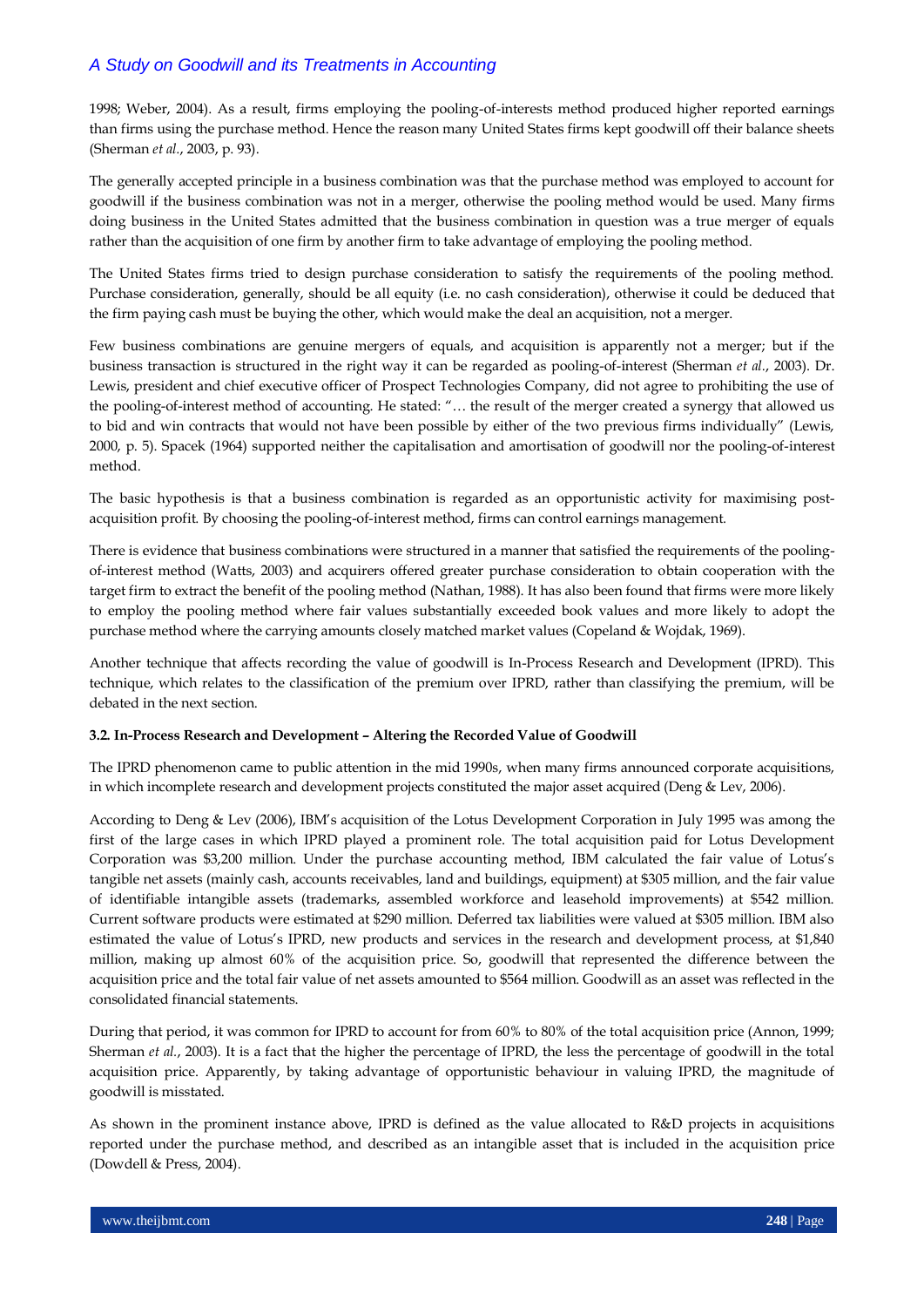According to the provisions in APB Opinion No. 16 – *Business Combinations*<sup>4</sup> in accounting for business combinations under the purchase method, acquiring firms should apportion the acquisition price among tangible and intangible assets, based on the fair value of assets. Moreover, under paragraph 5 of the FASB Interpretation No. 4, <sup>5</sup> costs assigned to assets to be used in a particular R&D project that do not have an alternative future use "shall be charged to expenses at the date of consummation of the combination". This provision is consistent with the general treatment of R&D in the FASB Statement No. 2 – *Accounting for Research and Development Costs*, which was issued in 1974.

In the process of a business combination, the acquiring firm makes judgments in allocating the purchase price to a series of assets including tangible and intangible assets. Regarding the value of intangible assets, the acquiring firm also decides which parts or purchased intangible assets do not have alternative future use (Dowdell & Press, 2004). So the value of the assets allocated to R&D projects that seem to have no alternative future use is regarded as IPRD, treated as an expense and charged immediately upon consummation of the acquisition.

The difference between IPRD and goodwill in the purchase method is that IPRD is required to be expensed and charged immediately against earnings, whereas goodwill is required to be capitalised and amortised over future periods (Dowdell & Press, 2004; Deng & Lev, 2006). By classifying rather relatively and subjectively, there is a high possibility that an acquiring firm misstates IPRD; IPRD is usually overstated rather than understated. This affects the value of goodwill recorded in the consolidated financial reports.

Deng & Lev (2006) argued that the immediate expensing of IPRD significantly reduces the asset and equity bases of the acquiring firm, thus inflating widely used profitability measures, such as return on assets or return on equity. Management would prefer recording expense at once and starting the firm off with a clean slate, to treating R&D as an intangible asset that will affect profits until it is completely amortised (Sherman *et al.*, 2003).

Hence many firms adopt opportunistic behaviour in allocating acquisition price to IPRD for the sake of earnings management. In responding to earnings management and public criticism, the FASB stated that firms would be required to expense the amount of IPRD against future periods, rather than expense it immediately at the time of acquisition. However, in July 1999, the FASB stated that the amount of IPRD applied against future periods should be deferred and the issue further investigated (Dowdell & Press, 2004).

The FASB also intended to issue an exposure draft that would capitalise IPRD and then impair it periodically. A final standard pertaining to recognising and treating IPRD was expected in 2005 (Deng & Lev, 2006). In January 2009 the FASB announced that the project in relation to IPRD treatment was removed. Consequently, a standard of IPRD never became a reality. Nowadays, the topic of accounting for IPRD remains controversial and is still fertile ground for mischief in accounting treatments (Sherman *et al.*, 2003).

By restructuring the merger permits United States firms to apply the pooling-of-interest accounting method for avoiding value of goodwill. Allocating the acquisition price to IPRD based on subjective assumptions resulted in writing it off immediately upon the date of acquisition. This indicates that United States firms may have had motives for avoiding goodwill recognition or altering the magnitude of goodwill.

While pooling-of-interests and IPRD did not exist in Hong Kong, there is the question of whether or not Hong Kong firms employed a means of avoiding goodwill recognition or altering the magnitude of goodwill value.

There would have been some inconsistencies and problems in practice bearing on initial goodwill recognition in the balance sheet of an entity. The next issue pertaining to goodwill focuses on subsequent treatments of goodwill.

## **IV. Measurement of Purchased Goodwill**

Under the purchase method of accounting for business combinations, goodwill value is the excess of the cost of acquisition over the fair value of identifiable net assets (Seetharaman *et al,* 2004). So, in order to measure the amount of goodwill to be recorded as an asset, determining the cost of acquisition and fair value of identifiable net assets is necessary.

<sup>4</sup> APB Opinion No. 16 – *Business Combinations* was promulgated by the American Institute of Certified Public Accountants in 1970.

FASB Interpretation No. 4 – *Applicability of FASB Statement No. 2 to Business Combinations Accounted for by the Purchase Method – An Interpretation of FASB Statement No. 2*, was promulgated in February 1975.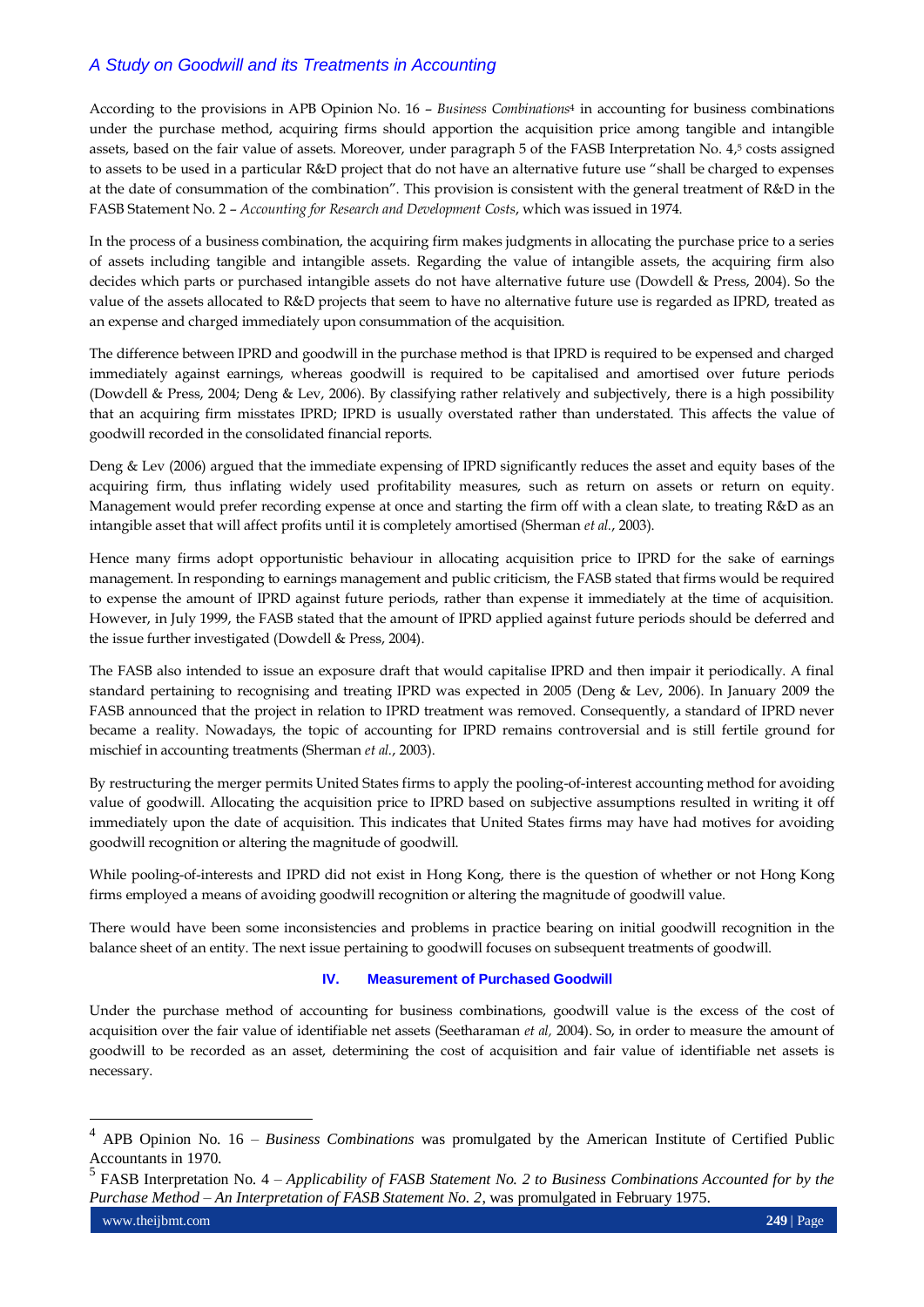At the date of acquisition, the fair value<sup>6</sup> of the acquisition cost should be ascertained. The cost of acquisition may consist of cash in capital and may also consist of non-monetary considerations such as shares issued and liabilities taken on. In instances where shares are issued as part of the purchase consideration, the value attributed to these shares may be very difficult to determine, especially where the shares are not listed in the securities market. Even where the shares are listed, their values may be uncertain if the share prices have been volatile or are temporarily affected by the activity associated with a business combination (Carnegie, 1987). In the content of paragraph 53 of IFRS 3 – *Business Combinations*, acquisition-related costs are generally recognized as expenses.

Having determined the cost of acquisition, the cost is assigned to the underlying net assets (i.e. the identifiable assets and liabilities acquired) on the basis of their fair values at the date of acquisition. Goodwill, which is the excess of the cost of acquisition over the fair value of identifiable net assets, will then be recorded as an asset in non-current assets in the acquiring consolidated balance sheet. The issue of adjustments of goodwill after recognition will be discussed in the next section.

## **V. Goodwill Adjustment Subsequent to Recognition**

The appropriate adjustment for goodwill subsequent to acquisition has been debated for many years. One view was in favour of writing goodwill off at once against the reserve account in line with the prudence principle. The second view was to keep goodwill permanently with no full elimination or amortisation unless a permanent diminution in value was evident. The other view was to amortise goodwill over the useful economic life in line with the matching principle (Seetharaman *et al.*, 2004).

It is not uncommon practice to adjust goodwill after it has been recorded in the account. Over time and across a range of jurisdictions, a tangled web of different goodwill adjustments subsequent to recognition has occurred. There are three major types of adjustments, namely, lump sum write-off, ad-hoc write-off and systematic (periodic) write-off (Carnegie, 1987).

#### **5.1. Lump Sum Write-Off**

According to this approach, the amount of goodwill acquired in a business combination is eliminated immediately against reserves in the balance sheet or written off to the income statement in the year of acquisition (Elliott & Elliott, 2006).

Capitalisation and amortisation are arbitrary and highly likely to make net income understated (Spacek, 1964); therefore, a better treatment is to eliminate goodwill immediately against retained earnings. Another argument for immediate write-off is that it is reasonable to expect the goodwill relating to the firm at the time of purchase will eventually disappear over time (Seetharaman *et al.*, 2004). Yet another reason is that the write-off achieves the best matching of benefits with the costs incurred (Carnegie, 1987).

Supporters of this school argue that goodwill poses measurable difficulties and is different from other assets, that is, goodwill cannot be sold separately in most cases. In these situations, carrying the intangible asset in the consolidated balance sheet is of little value to users of financial statements (Seetharaman *et al.*, 2004).

## **5.2. Ad-Hoc Write-Off**

An ad-hoc write-off initially capitalises goodwill acquired in a business combination as an intangible, at cost, without amortisation unless a permanent diminution in value becomes evident (Carnegie, 1987). In the case of apparent permanent diminution goodwill is usually reviewed periodically, and a write-off equivalent to impairment in value is reflected in the consolidated financial statements.

In support of this approach, Ballie (1976) and Leo & Hoggett (1984) argued that goodwill itself does not reduce in value because it is continually maintained or replenished through the normal business operation. If there is any indication that goodwill is not being maintained or replenished, then the original investment in goodwill will be reduced by an appropriate amount that is determined by management (Carnegie, 1987).

This school was opposed by other researchers such as Most (1977) and Emanuel (1973) because it confuses or combines internally generated goodwill subsequent to an acquisition with that purchased at the date of acquisition. As a result, it

<sup>6</sup> Fair value is a market value method for measuring cost and reflects the value an asset could be exchanged for in an arm's length transaction between knowledgeable and willing parties.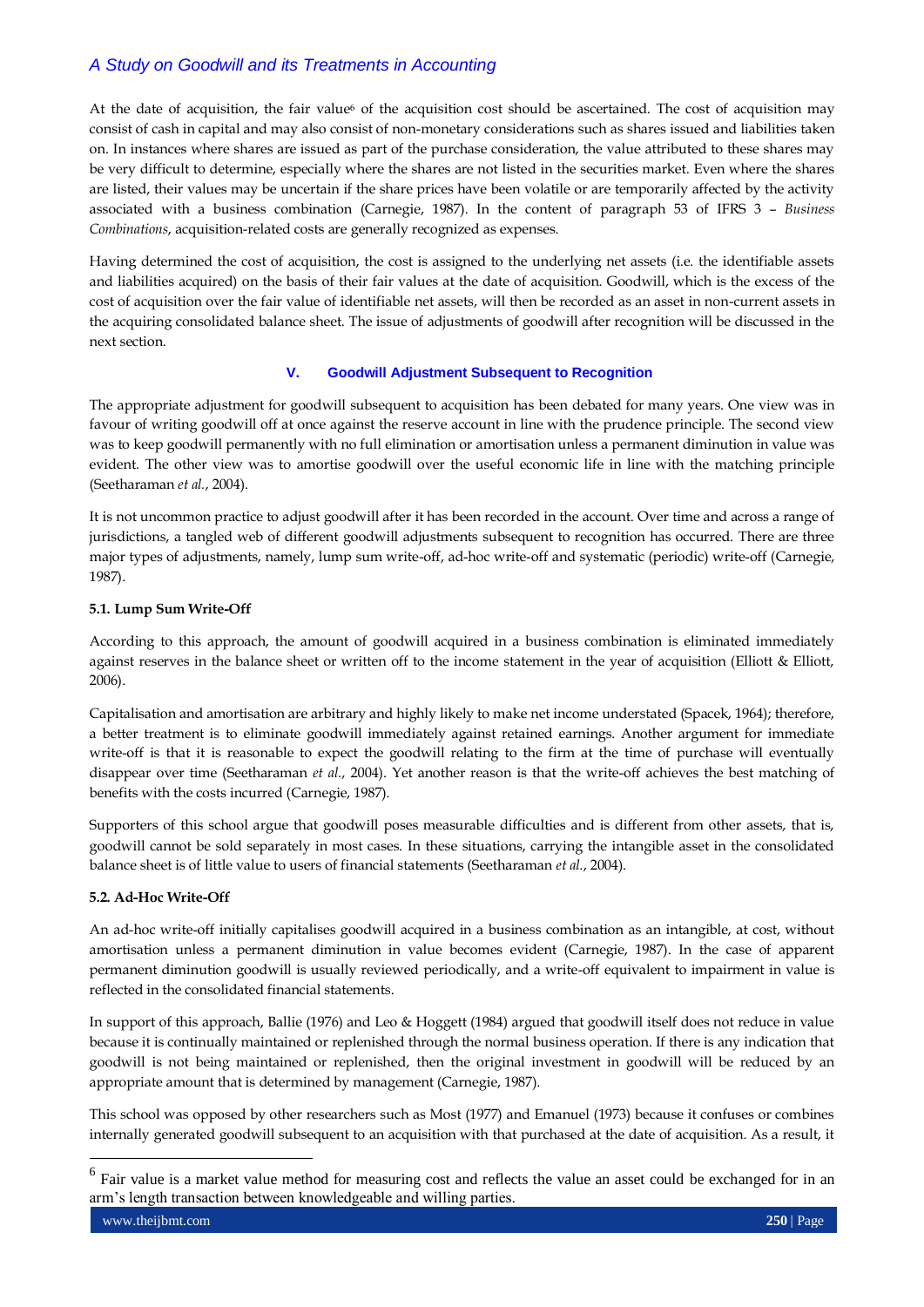provides for the recognition of internally generated goodwill in the consolidated balance sheet.

#### **5.3. Systematic Write-Off**

When goodwill value is initially capitalised and recorded as an asset in the consolidated financial statements, at cost, a systematic write-off of goodwill<sup>7</sup> should be employed over a finite term. A periodic write-off of goodwill acquired in a business combination involves a policy of amortisation over a reasonable period of time. Early support for this school included Guthrie (1898) and Hatfield (1909).

According to Seetharaman *et al.* (2004), there are three reasons for supporting systematic amortisation. The first is based on the premise of the matching principle (Leake, 1930; Paton, 1941) where the cost of purchased goodwill should be amortised as a means of matching the cost of securing the income actually obtained. The second is that under stewardship accounting, management should be asked to justify acquisition of other firms by proving that cash inflows from a business combination exceed the cash outflows incurred when the investment was made. The final reason involves the Momentum Theory of Goodwill (Nelson, 1953), that the purchaser of a firm normally pays a large sum of money for the goodwill because he/she wants a starting push in the new firm, rather than starting fresh in a similar firm and devoting so much effort and money over a long period of time to develop such goodwill (Seetharaman *et al.*, 2004).

In calculating the amount of the systematic amortisation of goodwill, determining an arbitrary useful life for goodwill acquired is necessary. However, it is very difficult to ascertain the accuracy of useful goodwill life. So this creates the prospect of a mismatch between income and expenses. According to Baillie (1976), any mismatching may be unlikely to be material and in any event, would be less material than failing to consider the diminution in the value of purchased goodwill.

According to Morrissey (1966), a systematic policy of goodwill is consistent with the treatment of depreciable assets which have finite useful lives. However, it is contentious that the selection of an arbitrary period is consistent with the notion that goodwill eventually disappears (Carnegie, 1987).

**In short,** the issue of accepting goodwill as an asset has been a debatable issue for a long time. However, based on the characteristics of goodwill and compared with the characteristics of assets, goodwill is viewed as the most intangible of intangibles (Davis, 1992) and recorded in the consolidated financial statements.

There have been controversies pertaining to the improper use of the pooling-of-interests accounting method for avoiding goodwill recognition and profit impact, excessive or deficient IPRD for altering the magnitude of goodwill, immediate post-acquisition write-offs and the use of aggressive expense deferral amortisation techniques (Carnegie, 1987; Carlin *et al.*, 2007b). To some extent, all affect the reliability of financial information in the statements of reporting entities.

From 1 January 2005, goodwill treatment has been conducted according to the new method of impairment testing. It is interesting to recognise that the rejection of the traditional "capitalise and amortise" method in treating goodwill after acquisition is not new. The shift from the traditional method of "capitalise and amortise" to the IFRS "capitalise and test for impairment annually" is not inherently new, as evidenced in a growing body of literature dealing with both the conceptual foundations and practical consequences of the IFRS and US GAAP impairment testing method.

With regard to new method of 'capitalise goodwill and test it for impairment', there is a lack of evidence showing that earnings figures under the new regime are more relevant than those generated under the traditional regime of "capitalise and amortise" (Chen *et al.*, 2006). There is also not enough evidence of undue delays in recognising impairment charges (Ramanna & Watts, 2007) and evidence of gaming in the way in which goodwill is allocated between cash generating units for minimising the chance of forced impairment charges (Zhang & Zhang, 2007).

#### **References**

- [1.] Beresford, D. R. & Moseley, R. H., (1983), *Goodwill and Other Intangibles,* McGraw Hill, New York.
- [2.] Canning, J., (1929), *The Economics of Accountancy*. The Ronald Press Company, New York.
- [3.] Carlin, T. M., Finch, N. & Ford, G., (2007), Goodwill Impairment An assessment of Disclosure Quality and Compliant Level by Large Listed Australian Firms. Macquarie Graduate School of Management - *Working Paper 1/2007*.

www.theijbmt.com **251** | Page 7 A systematic write-off of goodwill is a periodic write-off of goodwill.